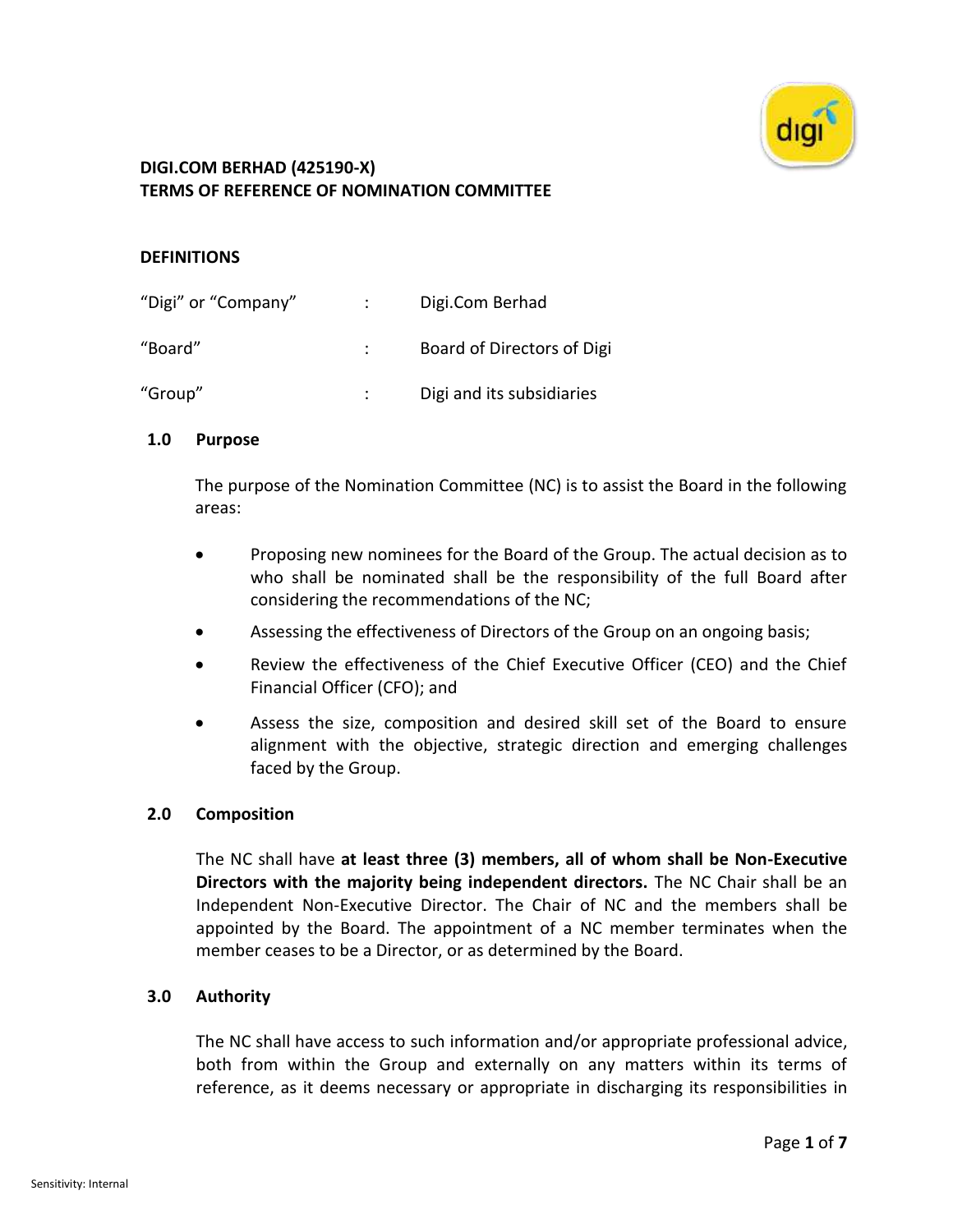

accordance with the procedures determined by the Board and at the cost of the Group.

The NC may request other Directors, members of Management, counsels, consultants as applicable, to participate in NC meetings, as necessary, to carry out the NC's responsibilities.

### **4.0 Duties and Responsibilities**

The duties and responsibilities of the NC shall include the following:-

- 4.1 Lead the process to identify and nominate suitable candidates for appointment to the Board to fill Board vacancies as and when they arise. Candidates for directorships proposed by any Director, shareholder or the CEO, within the bounds of practicability, shall be considered by the NC including an assessment of the time commitment expected;
- 4.2 Establish the criteria for Board membership and Board Committees required for a particular appointment including experience, skills, knowledge, expertise, professionalism, background, character, integrity, competence, commitment (including time commitment), contribution and performance, board diversity (including gender, age and ethnic diversity) and other factors having regard to the leadership needs of the Group. In the case of candidates for the position of Independent Non-Executive Directors, the NC shall also evaluate the candidate's ability to discharge such responsibilities/functions as are expected from Independent Non-Executive Directors;
- 4.3 Establish key considerations or criteria for conducting due diligence on the candidates prior to recommendation to the Board for approval:- (i) Background check; (ii) Document verification process; or (iii) conduct interviews.
- 4.4 Develop, maintain and review the criteria to be used in the recruitment process and annual assessment of directors. The Board's nomination and election process as well as the criteria used in the selection process and the assessment undertaken in respect of the Board, Board Committees and individual director should be disclosed in the Integrated Annual Report;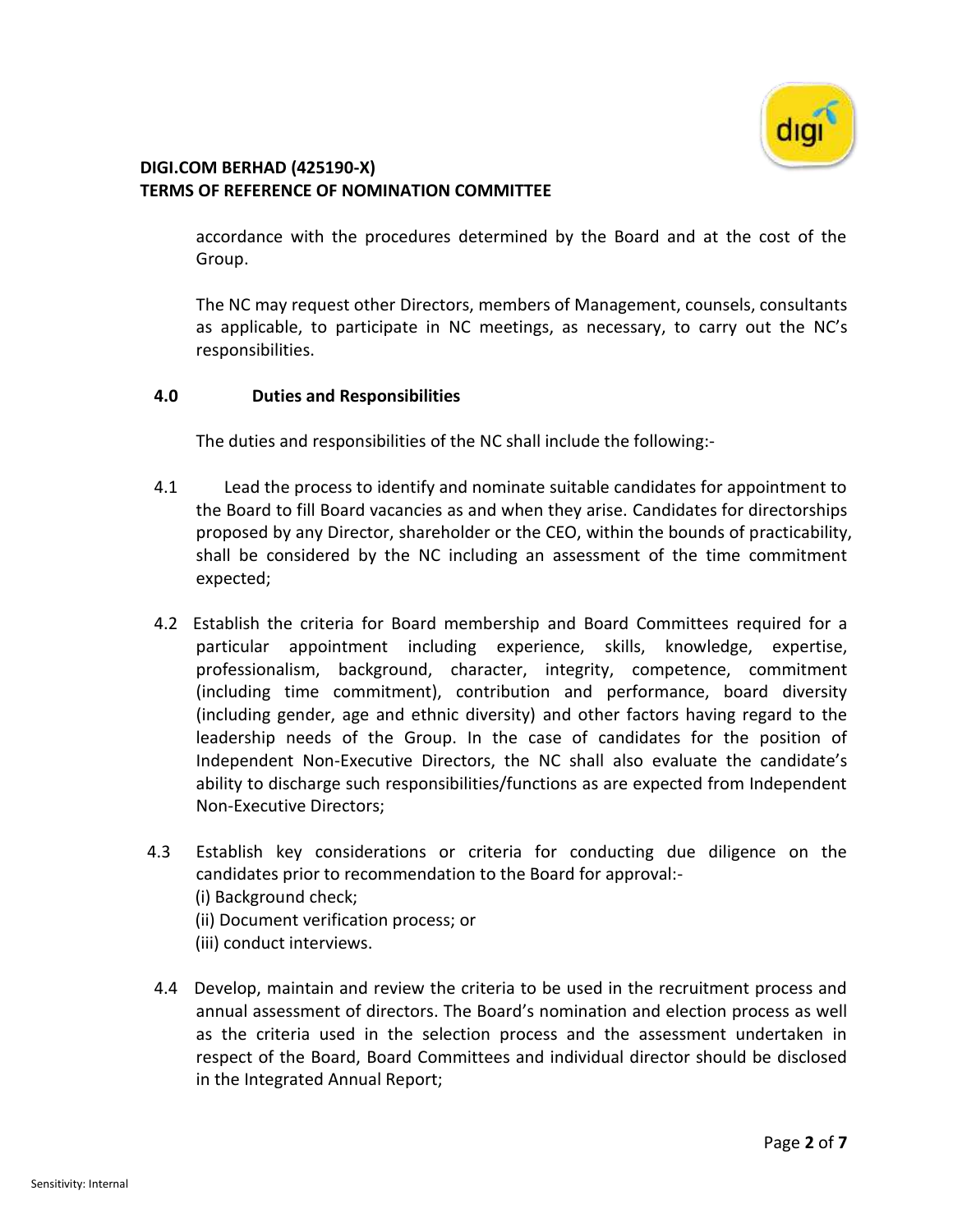

- 4.5 Evaluate and recommend the appointment, promotion, transfer and dismissal of the CEO and/or the executive directors and their duties;
- 4.6 Recommend to the Board the Directors to fill the seats on Board Committees;
- 4.7 Evaluate and recommend to the Board the re-appointment of any non-executive director at the conclusion of his or her specified term of office, re-election of any director under the retirement by rotation provision in the Company's Memorandum and Articles of Association having regard to their performance and contributions to the Board as well as the removal of directors;
- 4.8 Review regularly the structure, size, balance and composition of the Board and the Board Committees including the required mix of skills, knowledge and experience, the independence of the Non-Executive Directors and Board diversity in terms of gender and age to competently discharge their duties and recommend to the Board with regard to any change;
- 4.9 Establish and implement processes for assessing the effectiveness of the Board as a whole, the Board Committees and the contribution of each director, the CEO and CFO including his time commitment, character, experience and integrity. All assessments and evaluations carried out by the NC in the discharge of all its functions shall be properly documented; and
- 4.10 Undertake gap assessments and develop improvement programmes based on reviews of the Board, Board Committees and individual Directors.
- 4.11 Review annually:-
- (i) the required mix of skills, experience and other qualities of the Board, including core competencies which Non-Executive Directors should bring to the Board. This activity shall be disclosed in the Integrated Annual Report;
- (ii) the effectiveness of the Board as a whole, the Board Committees and the contribution of each director including his time commitment, character, experience and integrity via a formal and objective assessment. All assessments and evaluations carried out by the NC in the discharge of all its functions shall be properly documented;
- (iii) the term of office and performance of the Audit and Risk Committee and each of its members to determine whether they have carried out their duties in accordance with their terms of reference;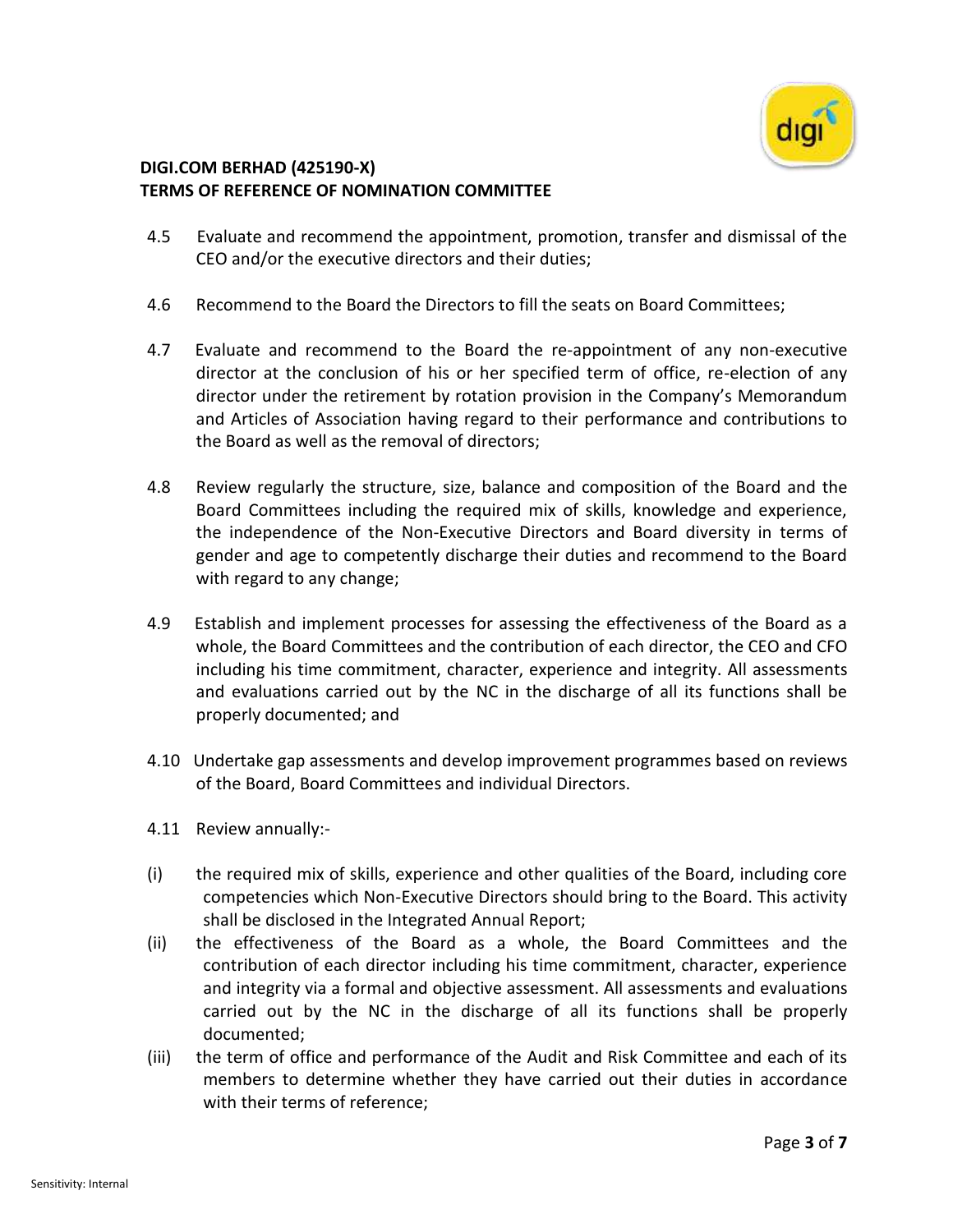

- (iv) the effectiveness and performance of the CEO and CFO including their character, experience, integrity, competence and time to effectively discharge their respective roles; and
- (v) the independence of its Independent Directors;
- 4.12 Oversee and review the Board's succession plan including the succession of the Chair of the Board in order to maintain an appropriate balance of skills, knowledge and experience;
- 4.13 Ensure induction programme is in place for newly appointed Directors with respect to the business, structure and management of the Group as well as the expectations of the Board with regard to their contribution to the Board and Group. If appropriate, the NC shall arrange for further training;
- 4.14 Assess the training needs of each Director; review the fulfillment of such training and disclose details in the Integrated Annual Report as appropriate; and
- 4.15 Recommend to the Board the Company's gender, age, experience and diversity policies, targets and discuss measures to be taken to meet those targets.

### 5.0 **Meetings**

### 5.1 **Frequency of Meetings**

The NC shall meet at least once a year. Additional meetings shall be scheduled as considered necessary by the NC or the Chair of the NC.

### 5.2 **Quorum and Proceedings of Meeting**

- 5.2.1 The quorum for a meeting of the NC shall be at least two (2) members, of which one should be an Independent Director. In the absence of the Chair, the members present shall elect one of their members to chair the meeting.
- 5.2.2 Matters arising at any Meeting shall be decided by a majority vote, each member having one (1) vote. In the event of equality of votes, the Chair of the NC shall have a casting vote. However, at Meetings where two (2) members are present or when only two (2) members are competent to vote on an issue, the Chair of the NC will not have a casting vote.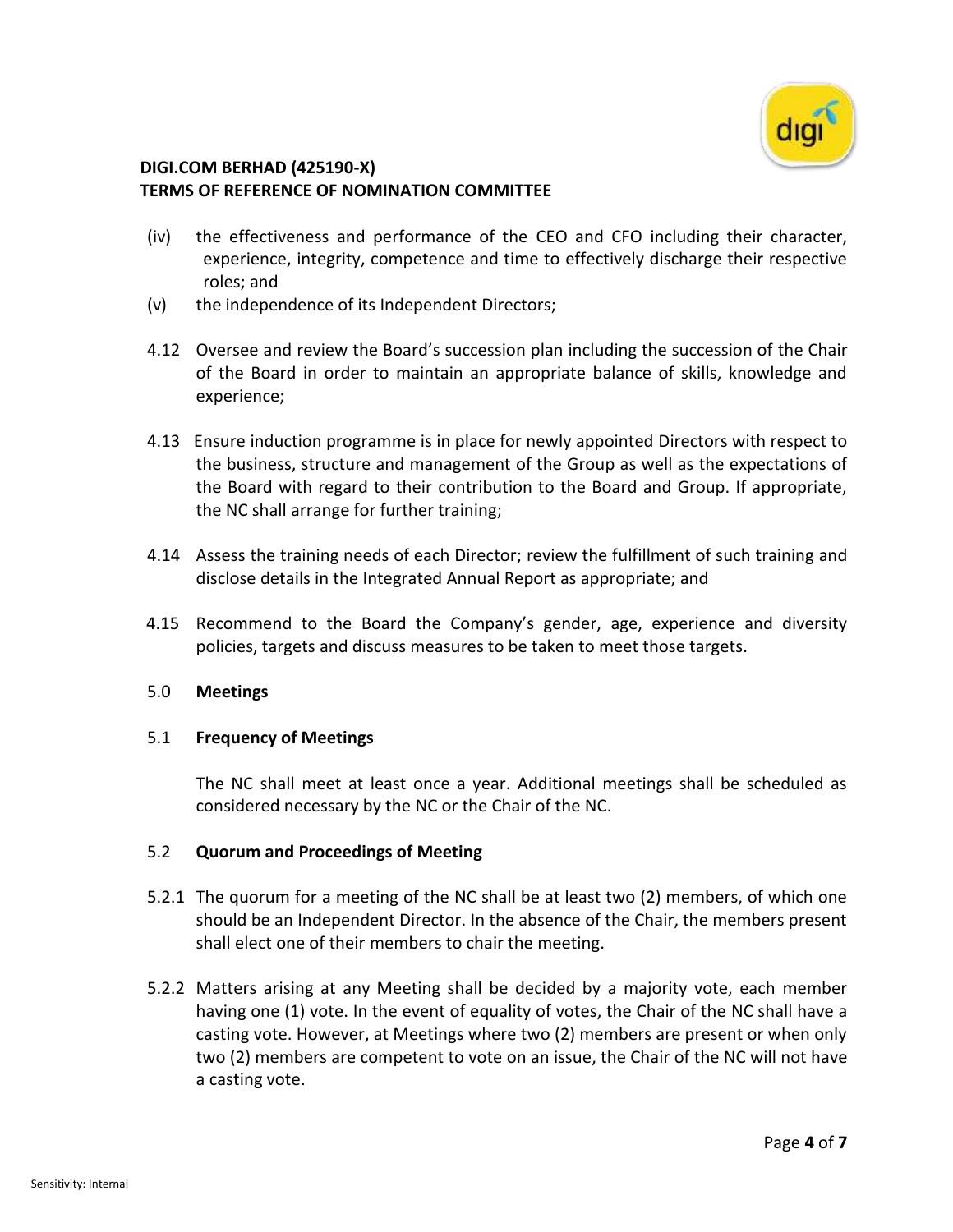

- 5.2.3 The NC may conduct its meeting to include participation thereat by any member or invitee via video or teleconferencing or any other means of audio or audio – visual communications which all persons participating in the meeting can hear each other. Such participation in a meeting shall constitute presence in person in such meetings.
- 5.2.4 The NC may deal with matters by way of circular resolutions in lieu of convening a formal meeting. A resolution in writing, signed or approved by letter, electronic mail or other electronic communication by all members of the NC, shall be as effectual as if it had been passed at a meeting of the NC duly convened and held. Any such resolution may consist of several documents in like form, each signed by one or more NC members.

### 6.0 **Secretary and Notice of Meetings**

- 6.1 The Company Secretary shall be the Secretary of the NC and shall be responsible, in consultation with the Chair of the NC, for drawing up the agenda, supported by explanatory documentation, and circulating it to the NC members at least five (5) working days before the meeting date. The Secretary shall also attend each NC meeting, and be responsible for keeping the minutes of NC meetings and circulating them to the NC and other members of the Board.
- 6.2 The Chair of the NC may also invite other Board members and/or senior management to participate in the meetings as and when necessary.

#### 7.0 **Minutes of Meeting**

- 7.1 The draft minutes of each NC meeting are to be reviewed by the Chair of the NC and circulated to all NC members by the Company Secretary as soon as practicable but no later than the distribution date for papers for the next NC meeting at which the minutes of the meeting are to be confirmed.
- 7.2 The Minutes of the NC shall be signed by the Chair of the NC at which the proceedings were held or by the Chair of the next succeeding meeting and if so signed, shall be conclusive evidence without any further proof of the facts thereon stated. Such minutes shall be kept at the registered office of Digi and shall be open for inspection by the Board. Any request by Management or other persons to inspect the minutes shall be subject to the approval of the Chair of the NC.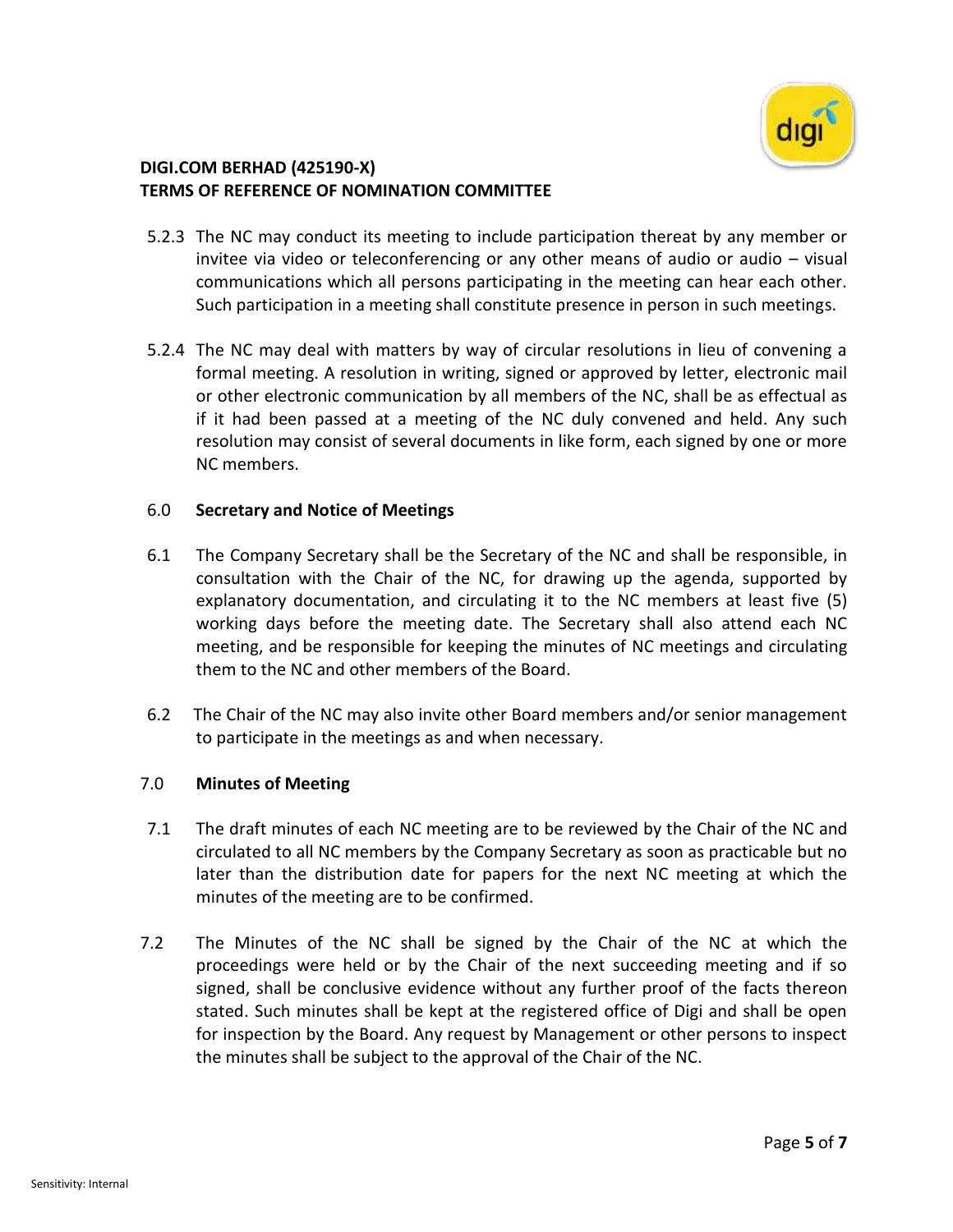

### 8.0 **Procedures when appointing new directors**

- 8.1 The Board follows formal and transparent procedures when appointing directors for the Group, as follows:-
	- (i) The NC shall prepare descriptions of the director characteristics the Board is looking for in a new appointment;
	- (ii) The NC will seek professional advice as and when it considers necessary to identify a short-list of suitable candidates and a list of nominations for candidates proposed by the CEO, and within the bounds of practicability, by any other senior executive, director or shareholder for considerations. The NC may also utilise independent services to identify suitable qualified candidates;
	- (iii) All the candidates are interviewed by at least two (2) members of the NC together with other directors whose evaluations will be circulated to all the members of NC. A target appointment date is then fixed;
	- (iv) The NC will conduct due diligence on the candidates or delegate it to Management and/or external party;
	- (v) The NC then has to make a majority decision in recommending the appointment to the Board;
	- (vi) The Board then decides on the best candidate by ballot or majority decision and a Board resolution will be passed to appoint the candidate; and
	- (vii) The written consent of the nominees to act if elected shall be secured.

The NC shall regulate its own procedure to be followed in the discharge of its duties and responsibilities set out in section 4 above. The regulation and implementation of such procedures shall, as far as circumstances permit, be in keeping with the principles and requirements of the Malaysian Code on Corporate Governance.

### 9.0 **Reporting Responsibilities**

- 9.1 The NC, through the NC Chair, shall report to the Board at the next Board of Directors' meeting on its proceedings on all matters within its duties and responsibilities after each NC meeting. When presenting any recommendation to the Board, the NC will provide such background and supporting information as may be necessary for the Board to make an informed decision.
- 8.2 The Chair of NC shall report to the Board, summarising the NC's activities in the discharge of its duties during the financial year and the related significant results and findings thereof.